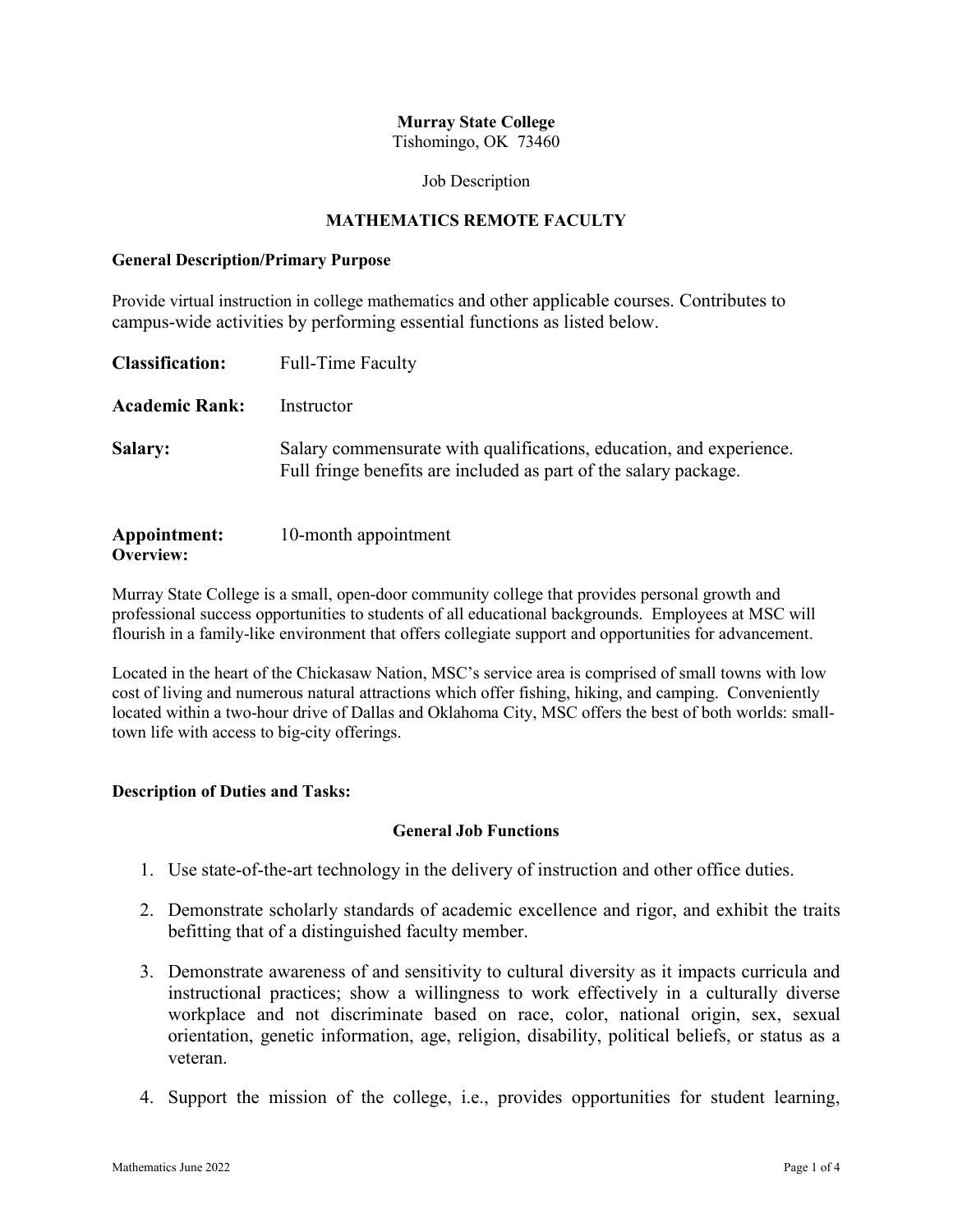personal growth, professional success, and community enhancement.

- 5. Maintain a positive attitude of service toward students, co-workers, and others.
- 6. Promote and support service-learning activities.
- 7. Develop and use assessment of student learning methods in the classroom setting and contribute to campus-wide assessment projects.
- 8. Maintain in coordination with other department faculty (full-time and adjunct) an up-todate, complete, and well-organized syllabus for each course taught by the Vice President for Academic Affairs.
- 9. Develop and maintain curricula that appropriately reflect current knowledge in the discipline.
- 10. Cooperate with departmental faculty in the selection of textbooks and teaching materials.
- 11. Include a writing component in each course and encourage students to utilize tutoring services.
- 12. Incorporate the use of the MSC Library and Student Success Center in all courses and make recommendations for library purchases.
- 13. Support the President's Scholars Program.
- 14. Participate in Professional Development.
- 15. Perform other duties as may be assigned/required by supervisors.
- 16. To meet objectives of virtual work-related situations and/or extended periods when working from home, all faculty and staff must have access to 24/7 reliable off-campus Internet.

### **Specific Job Functions - Faculty Member**

- 1. Teach a minimum of 15-semester credits or equivalent hours in courses including foundational mathematics and college-level mathematics. Courses may also include calculus, trigonometry, modeling, or other classes commensurate with experience and credentials.
- 2. Teach assigned courses in accordance with catalog descriptions, based on approved syllabi, and aligned with equivalent courses at our regional peer institutions.
- 3. Work with other faculty teaching similar courses to maintain curricular consistency across sections.
- 4. Maintain and revise official syllabi every semester.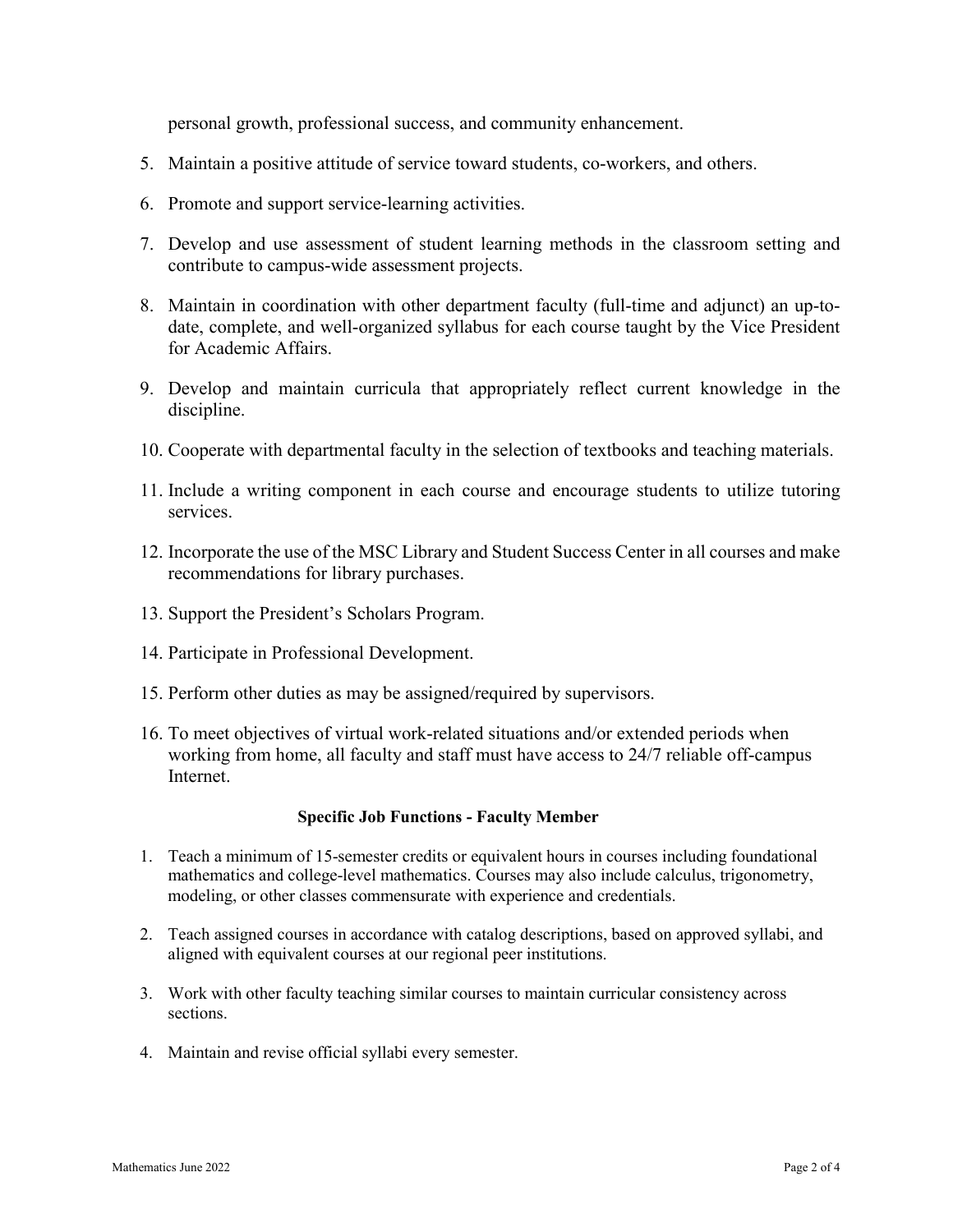- 5. Enter assessment data into Taskstream at the end of every semester.
- 6. Maintain professionalism as described in the MSC Faculty handbook.
- 7. Work with mathematics faculty to develop and maintain curricula that appropriately reflect current knowledge in the discipline, including the impact of cultural diversity issues on course content and instructional practices.
- 8. Upon employment the successful candidate must complete mandatory NIMS (National Incident Management System) training modules, IS-100 HE and IS-700a, through the Department of Homeland Security as directed by the MSC administrative staff and campus police.

### **Required Knowledge, Skills, and Abilities:**

Individuals must possess these kinds of knowledge, skills, and abilities or be able to explain and demonstrate that they can perform the essential functions of the job, with or without reasonable accommodations, using some other combination of skills and abilities.

Ability to:

- 1. Demonstrate a deep understanding of germane subject matter that goes well beyond the introductory textbook level.
- 2. Experience and/or training in the use of state-of-the-art technology in the delivery of instruction, including but not limited to the Internet and Zoom.
- 3. Develop critical thinking exercises and well-organized lectures.
- 4. Communicate clearly and effectively to students in online courses.

## **Hours:**

Generally, forty hours a week virtually in coordination with the Dean or Program Chair but hours will be flexible. Virtual office hours are required to allow for student interaction. Scheduled zoom classes may be assigned. Courses and office hours will be assigned based on student needs. Other professional activities can be scheduled in accordance with college policy and in cooperation with the Chair and the Vice President for Academic Affairs.

### **Qualification Standards:**

- 1. Minimum Education Required: Master's degree in Mathematics; or related degree with a minimum of 18 graduate hours in Mathematics.
- 2. Experience Preferred: Preferred two years of successful teaching with a strong background in the subject areas identified in paragraph one of this section. Experience teaching distance education classes and students with a variety of racial and cultural backgrounds is desired.
- 3. Professionalism: Faculty at MSC are expected to demonstrate dedication to teaching and